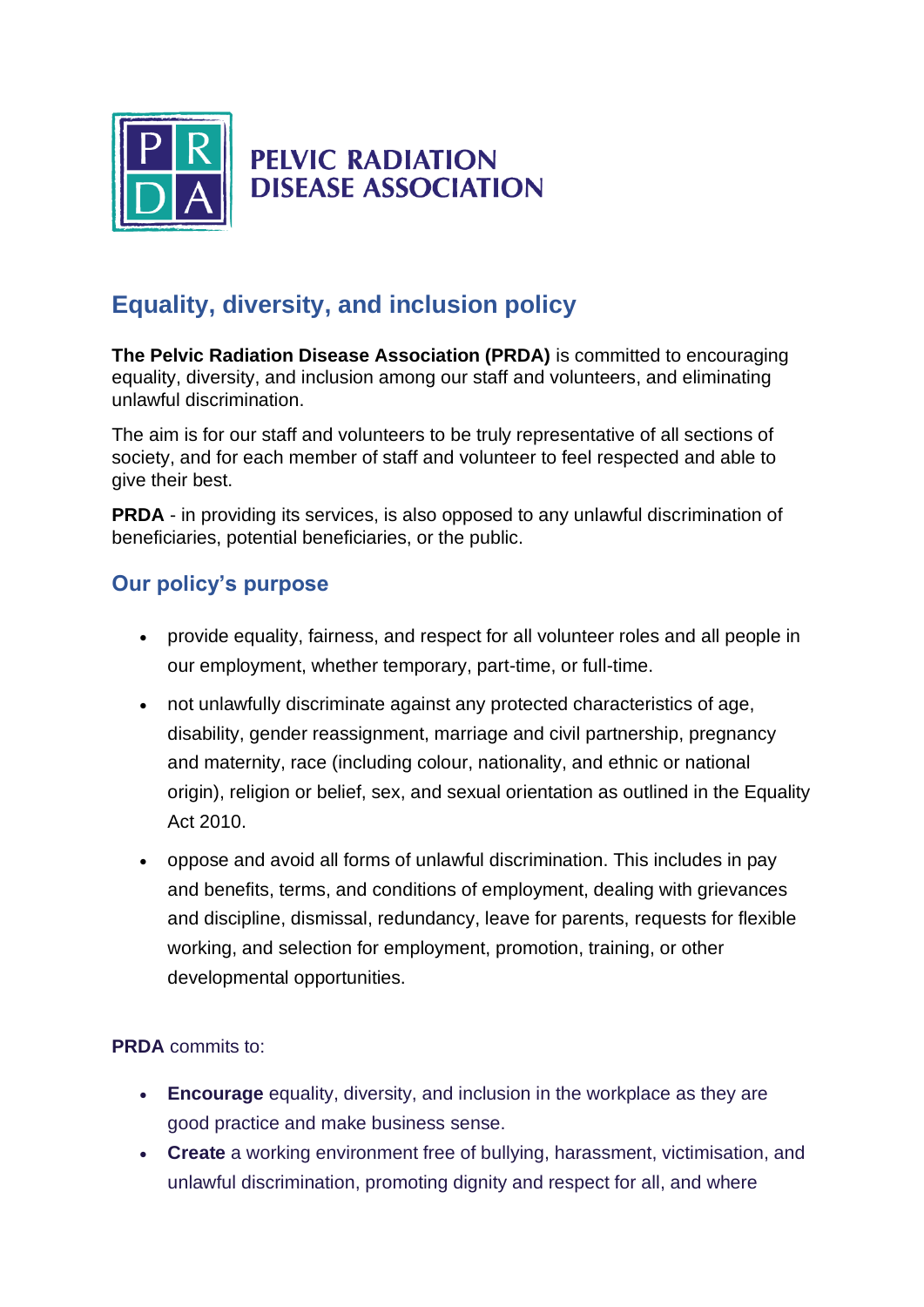individual differences and the contributions of all staff and volunteers are recognised and valued. This commitment includes training managers and all other employees and volunteers about their rights and responsibilities under the equality, diversity, and inclusion policy. Responsibilities include the team of staff and volunteers conducting themselves to help **PRDA** provide equal opportunities in employment/volunteering, and prevent bullying, harassment, victimisation, and unlawful discrimination. The team of staff and volunteers should understand they, as well as their employer, can be held liable for acts of bullying, harassment, victimisation, and unlawful discrimination, during their employment/volunteer role, against fellow employees, volunteers, beneficiaries, suppliers, and the public.

- **Take seriously** complaints of bullying, harassment, victimisation and unlawful discrimination by fellow employees, volunteers, customers, suppliers, visitors, the public and any others in the course of the charity's work activities. Such acts will be dealt with as misconduct under the charity's grievance and/or disciplinary procedures, and appropriate action will be taken. Particularly serious complaints could amount to gross misconduct and lead to dismissal without notice. Further, sexual harassment may amount to both an employment rights matter and a criminal matter, such as in sexual assault allegations. In addition, harassment under the Protection from Harassment Act 1997 – which is not limited to circumstances where harassment relates to a protected characteristic – is a criminal offence.
- **Make opportunities** for training, development, and progress available to all staff team and volunteers, who will be helped and encouraged to develop their full potential, so their talents and resources can be fully utilised to maximise the efficiency of the charity. Decisions concerning the team of staff and volunteers being based on merit (apart from in any necessary and limited exemptions and exceptions allowed under the Equality Act).
- **Review** employment and volunteering practices and procedures when necessary to ensure fairness and update them and the policy to take account of changes in the law.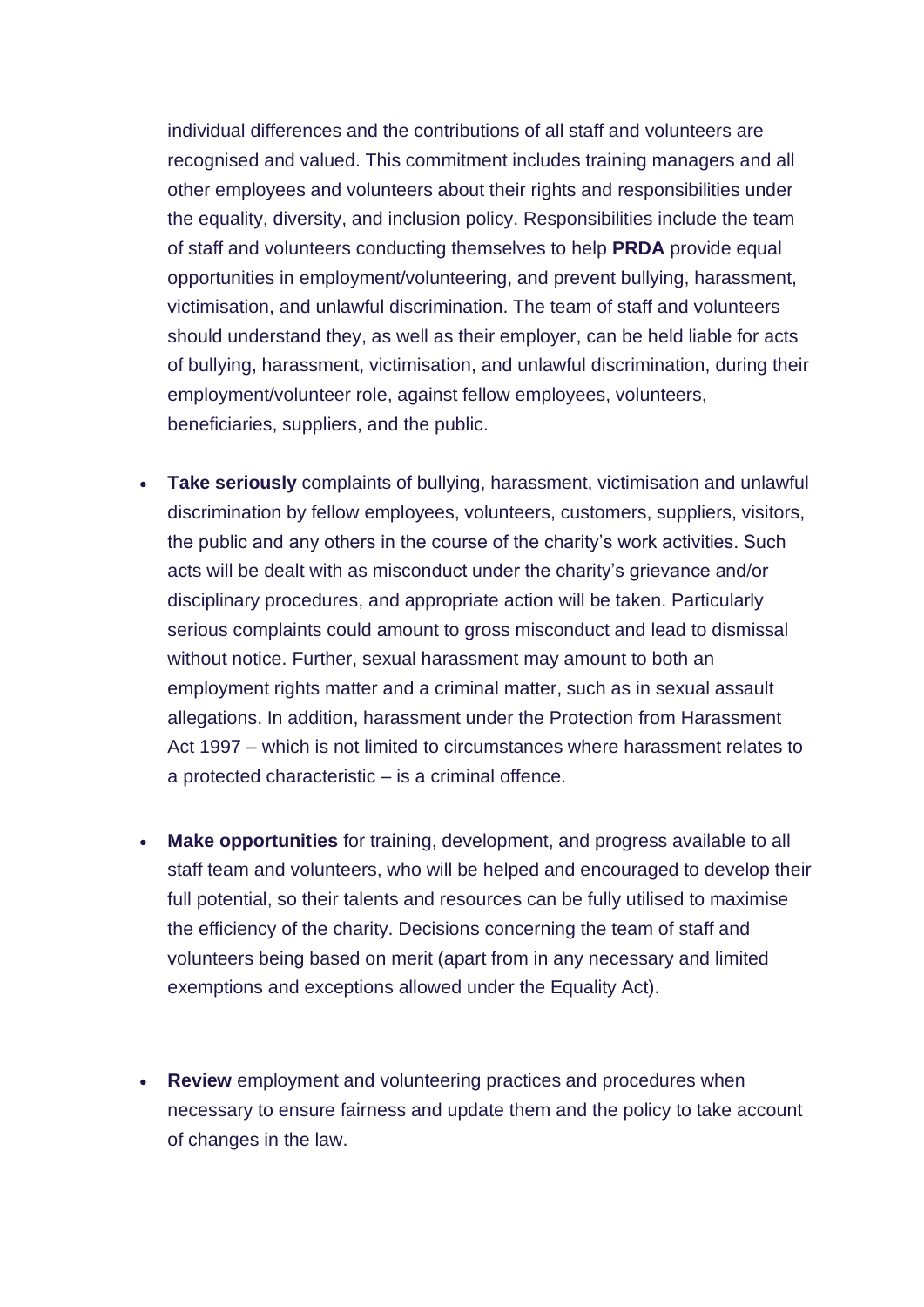- **Monitor** the make-up of the workforce regarding information such as age, sex, ethnic background, sexual orientation, religion or belief, and disability in encouraging equality, diversity, and inclusion, and in meeting the aims and commitments set out in the equality, diversity, and inclusion policy. Monitoring will also include assessing how the equality, diversity and inclusion policy, and any supporting action plan, are working in practice, reviewing them annually, and considering and taking action to address any issues.
- **Ensure** equality of opportunity for trans people throughout recruitment and employment, including supporting trans people through any transitioning process. **PRDA** seeks to provide a supportive environment for trans trustees, staff, and volunteers and to create a culture and environment where trans people can thrive and are well supported during any transition process.

**PRDA** makes the following commitments with regard to the Rehabilitation of Offenders Act:

- As an organisation assessing applicants' suitability for positions which are included in the Rehabilitation of Offenders Act 1974 (Exceptions) Order using criminal record checks processed through the Disclosure and Barring Service (DBS), **PRDA** complies fully with the Code of Practice and undertakes to treat all applicants for positions fairly. **PRDA** undertakes not to discriminate unfairly against any subject of a criminal record check based on a conviction or other information revealed.
- **PRDA** can only ask an individual to provide details of convictions and cautions that **PRDA** are legally entitled to know about. Where a DBS certificate at either standard or enhanced level can legally be requested (where the position is one that is included in the Rehabilitation of Offenders Act 1974 (Exceptions) Order 1975 as amended, and where appropriate Police Act Regulations as amended), **PRDA** can only ask an individual about convictions and cautions that are not protected.
- **PRDA** is committed to the fair treatment of its staff team and volunteers, potential staff team and volunteers or users of its services, regardless of race, gender, religion, sexual orientation, responsibilities for dependants, age, physical/mental disability, or offending background.